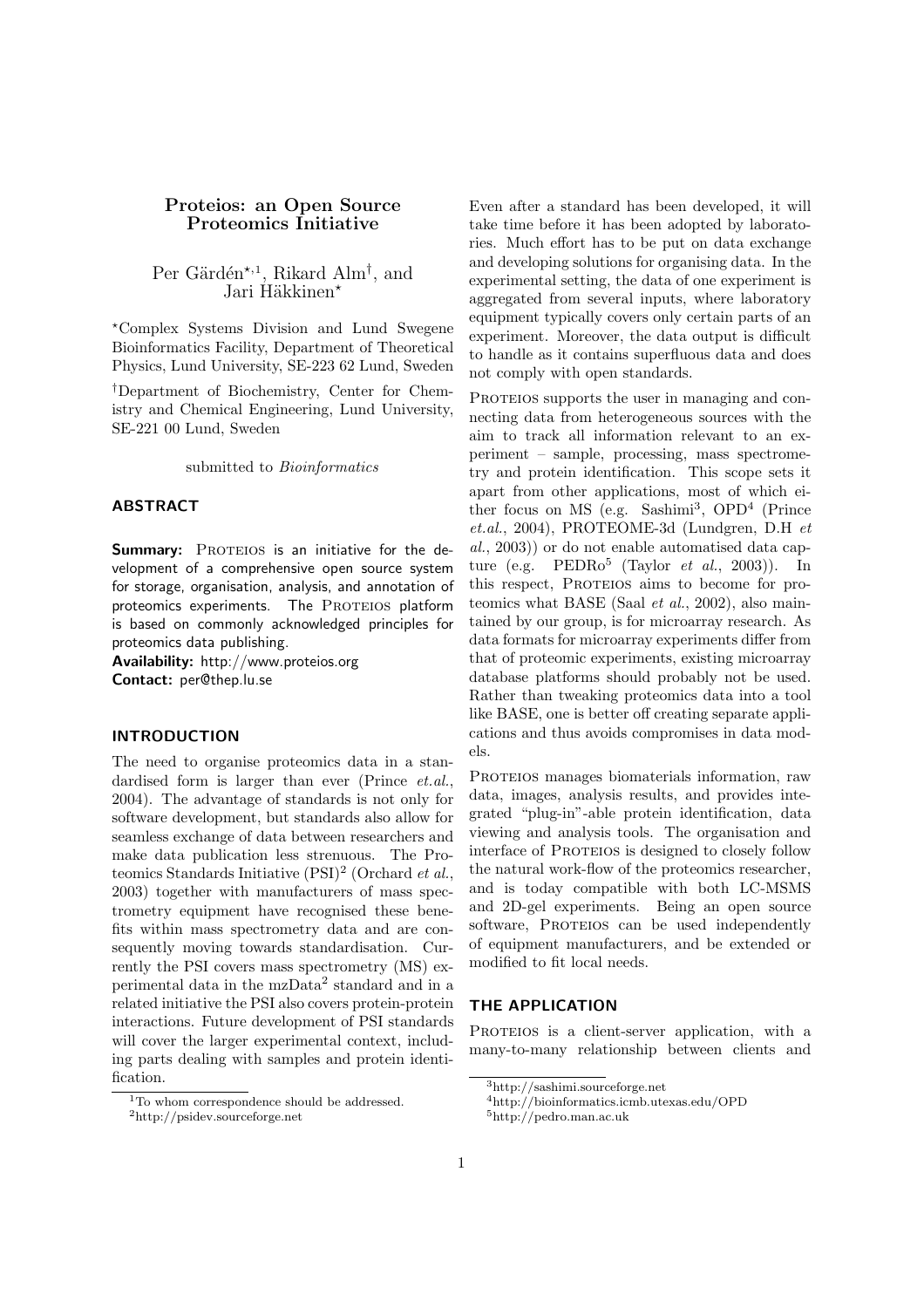servers. This architecture, where PROTEIOS handles import and export of data to and from databases, makes it possible for researchers to share data with colleagues worldwide. PROTEIOS maintains data ownership and accessibility on each database as one unit using standard SQL privilege mechanisms. The PROTEIOS data model is implemented as an XML-schema and as database tables. XML-schemas prescribe the format for files which are directly importable to PROTEIOS. Although XML-files can be very large, XML has a great advantage in that it allows data to be validated. This is important since validation prevents corrupt data from being added into the database. The mass spectrometry standard format mzData is also directly importable since PROTEIOS uses mz-Data to describe the MS part of data. Furthermore, the sample generation and sample processing parts of PEDRo (Taylor et al., 2003) can be readily imported. Other imports exist (e.g. mzXML as raw files) and further ones are easily added.

PROTEIOS is implemented in Java and SQL, and is thus platform independent. Specifically, the Proteios client runs as a Java application on virtually any workstation and connects to server database(s) through the Hibernate<sup>6</sup> middle-ware. Hibernate adds a database abstraction layer that supports most SQL database providers, enabling a wide range of databases to be used as PROTEIOS backend servers.

Currently, two PROTEIOS client applications exist, a graphical user interface and a batch handling client.

Proteios graphical user interface. The graphical user interface (GUI) is the main PROTEIOS client and the common interface to view and analyse data. It presents data as graphical objects which make data viewing easy and intuitive. Interacting with these objects, a user can also import and export data. The GUI enables the user to tie together data from different experimental sources in a project.

The data presentation is a tree structure, which can be rearranged to highlight items of interest. This functionality is part of the very flexible data import and export. Data can be annotated and extended with, for instance, protein identifica-

| Proteios 0.6 9                                                                               |                              |                |  |
|----------------------------------------------------------------------------------------------|------------------------------|----------------|--|
| Admin<br><b>File</b>                                                                         |                              |                |  |
| <b>Source</b>                                                                                | Data                         |                |  |
| Proteios<br>proteios_05<br>۰.                                                                | hypothesis                   | New Experiment |  |
| <b>Q</b> pers_proteios<br><b>9 Experiment: New Experiment</b>                                | method_citations             |                |  |
| <b>Q</b> Sample: 76                                                                          | result_citations             |                |  |
| TampleOrigin: Fragaria Annanassa<br><b>. IST</b> GeI2D: DIGE with internal standard          | annotation                   |                |  |
| Spot: 118                                                                                    |                              |                |  |
| mzData: psi-ms: 12345<br>$\bullet$ $\equiv$ lass xml                                         |                              |                |  |
| E El Experiment: Red and white varieties differ in prot<br>P RikardAlm. 2004-05-24. 1814.xml |                              |                |  |
| TE EttanPickGel: RA040524                                                                    |                              |                |  |
| C Target: RA0524<br>pepex_output.xml<br>ę.                                                   |                              |                |  |
| <b>PET PeakList: Peaklist generated by PIUMS pepex.</b>                                      |                              |                |  |
| <b>B</b> Peak: 2839.4333                                                                     |                              |                |  |
| Peak: 845 9662<br>Peak: 2062.1749                                                            |                              |                |  |
| Peak: 811.27297                                                                              |                              |                |  |
| Peak: 1201.7516                                                                              | <b>Annotation</b>            |                |  |
| Peak: 2224.2673                                                                              |                              |                |  |
| Peak: 2811.3994<br>Peak: 986 60665                                                           | <b>Fntities</b>              |                |  |
| Peak: 2049.2847                                                                              | Name                         | Value          |  |
| Peak: 2343.1762                                                                              | New Experiment<br>hypothesis |                |  |
| Peak: 1286.7614                                                                              | method.citations             |                |  |
| Peak: 1890.2664<br>Peak: 808.27766                                                           | result_citations             |                |  |
| Peak: 1948.9799                                                                              |                              |                |  |
| ٠                                                                                            | Cancel                       | Accept         |  |
|                                                                                              |                              |                |  |
| <b>Event Log</b>                                                                             |                              |                |  |
| $\frac{1}{2}$<br>2004-10-25 11:15:48. INFO: Loading RikardAlm 2004-05-24 1814.xml finished.  |                              |                |  |
| 2004-10-25 11:17:17, INFO: Loading pepex_output.xml started.                                 |                              |                |  |
| 2004-10-25 11:17:17. INFO: Loading pepex_output.xml finished.<br>÷                           |                              |                |  |

Figure 1: The PROTEIOS Graphical User Interface.

tions from search engines like  $PIUMS<sup>7</sup>$  and Mas- $\cot^8$  (Perkins *et al.*, 1999).

Proteios batch handling. The same functionality as in the GUI is also provided for batch processing.

### OUTLOOK

So far most effort has been put on developing the data repository infrastructure, including validation capabilities, import and export of data, and enabling asynchronous entry of experiment data. The focus now is on extending analysis features, incorporating third party tools. Future development will include a stand-alone PROTEIOS server, which will enable web interaction tools to be connected.

PROTEIOS is rapidly evolving - new features are constantly added. At the same time the aim of PROTEIOS is to remain compatible with upcoming PSI standards and turn them into useful functionality. Among other things, future features will include interactability with more protein identification search tools (e.g. Mascot<sup>8</sup> and Sequest<sup>9</sup> (Eng) et al., 1994)), better support for plug-ins as well as ontology handling.

PROTEIOS is freely available for download (in-

<sup>6</sup>http://www.hibernate.org

<sup>7</sup>http://idelnx81.hh.se/bioinf/mass spectro.html

<sup>8</sup>http://www.matrixscience.com/

<sup>9</sup>http://fields.scripps.edu/sequest